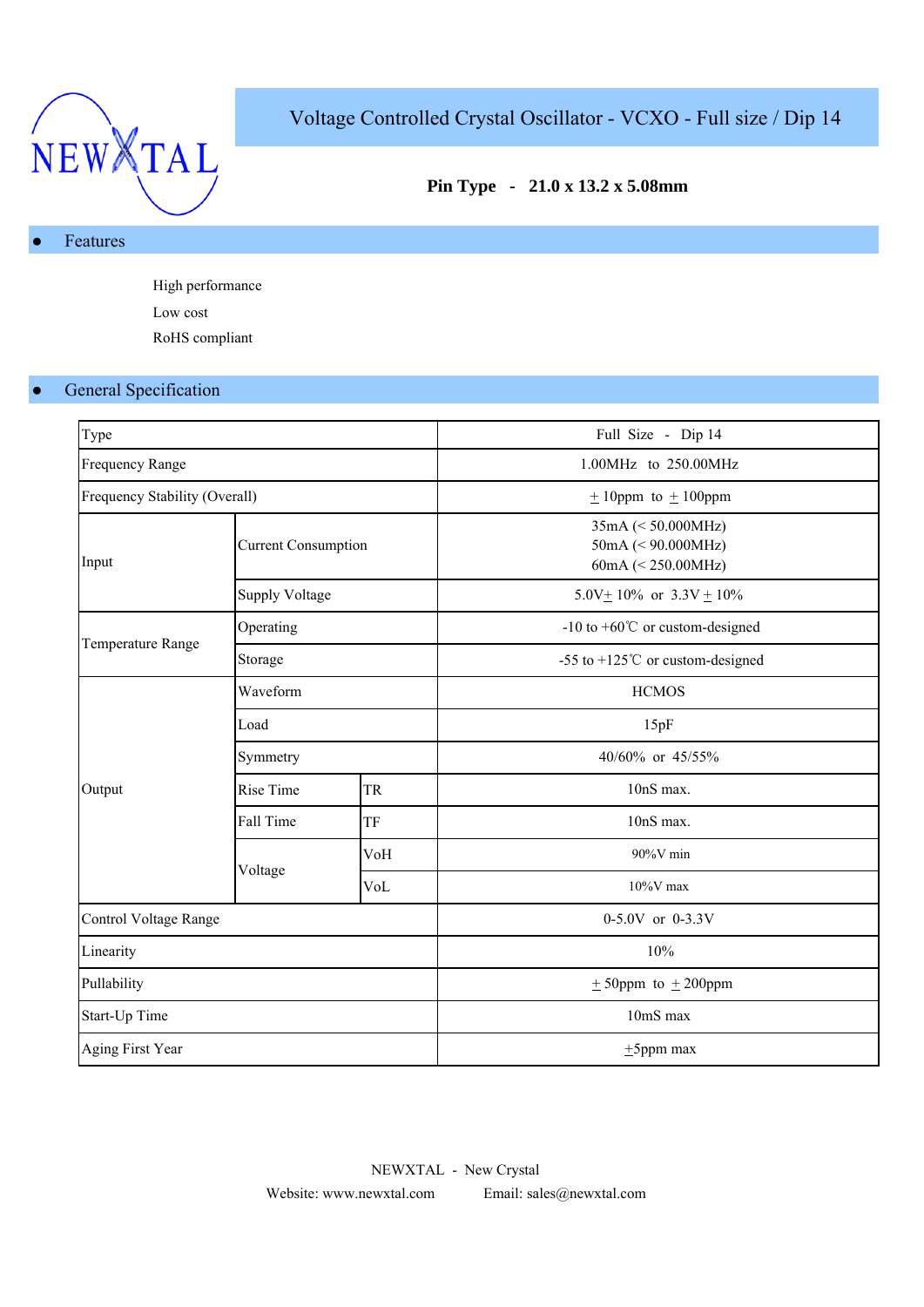# Voltage Controlled Crystal Oscillator - VCXO - Full size / Dip 14

# ● Frequency Stability Codes (ppm)

| $1 = \pm 20$ | $2 = \pm 25$ | $3 = +30$     | $4 = \pm 50$ | $5 = \pm 100$ | $' = \pm 35$ |  |
|--------------|--------------|---------------|--------------|---------------|--------------|--|
| $8 = + 15$   | $a = \pm 10$ | 70<br>$h = 1$ |              |               |              |  |

\* Frequency stability includes stability at 25 ℃, operating temperature range, supply voltage range and aging 1st year.

#### Operating Temperature Range Codes (℃)

| $= 0$ to $+70$    | $\dot{v} = -10$ to $+70$ | $3 = -20$ to $+70$ | $4 = -40$ to $+85$  | $5 = -10$ to $+60$ | $6 = -20$ to $+60$ |
|-------------------|--------------------------|--------------------|---------------------|--------------------|--------------------|
| $7 = 0$ to $+100$ | $8 = 0$ to $+60$         | $9 = -30$ to $+65$ | $A = -55$ to $+125$ | $B = -30$ to $+80$ | $C = -10$ to $+50$ |

## Pullability Codes (ppm)

|                            | 70<br>$\overline{\phantom{a}}$ | $\overline{\phantom{a}}$ |                                    | -96           | . .                                                   |
|----------------------------|--------------------------------|--------------------------|------------------------------------|---------------|-------------------------------------------------------|
| $=$ +<br>$\cdot$<br>$\sim$ | <b>Contract Contract</b>       | 100<br>$\sim$            | $\alpha = +$<br>-60<br>-<br>$\sim$ | $=$<br>$\sim$ | N<br>$\overline{\phantom{a}}$<br>N<br>1 1/ <i>1</i> 1 |
|                            |                                |                          |                                    |               |                                                       |
|                            |                                |                          |                                    |               |                                                       |

#### **Marking**

Holder

Frequency + M (MHz) + Date code ( Year Code + Month Code ) NEWXTAL (Company brand)

#### Year Code:

| 2001 | 2002 | 2003 | 2004 | 2005 | 2006 | 2007 | 2008 | 2009 | 2010 | 2011 | 2012           |
|------|------|------|------|------|------|------|------|------|------|------|----------------|
|      |      |      |      |      |      |      |      |      | 10   | . .  | $\overline{1}$ |

#### Month Code:

| Jan | $\sim$<br>Feb | March | Apr | May | June | July | August | September | $\sim$<br>October | . .<br><b>Nov</b> | December |
|-----|---------------|-------|-----|-----|------|------|--------|-----------|-------------------|-------------------|----------|
| 1 L |               |       | ∸   |     |      |      |        |           |                   |                   |          |

For Example:



#### Ordering Information

| Holder               | Type         | SMD Size     | Stability             | Temperature         | Input voltage          | Tri-state | Symmetry                         | Pullability | Frequency | Lead-free                          | Packing        |
|----------------------|--------------|--------------|-----------------------|---------------------|------------------------|-----------|----------------------------------|-------------|-----------|------------------------------------|----------------|
|                      |              |              | (ppm)                 | $({\rm ^{\circ}C})$ | (V)                    |           |                                  | (ppm)       |           |                                    |                |
| $V =$<br><b>VCXO</b> | 14=Full size | Blank= $N/A$ | See tables            |                     | $1 = 3.3$<br>$2 = 5.0$ | $N = N/A$ | $45 = 45/55\%$<br>$46 = 40/60\%$ | See table   | xx.xxM    | $\cdot$   LF=leadfree $\vert$ Tube | Blank: Bulk or |
|                      |              |              | ±50<br>$-10$ to $+70$ |                     |                        |           |                                  | $+100$      |           |                                    |                |
| $\mathbf{v}$         | 14           |              | 4                     |                     |                        | N         | 45                               | C           |           | LF                                 |                |

For Example: V14421N45C-10.000MLF